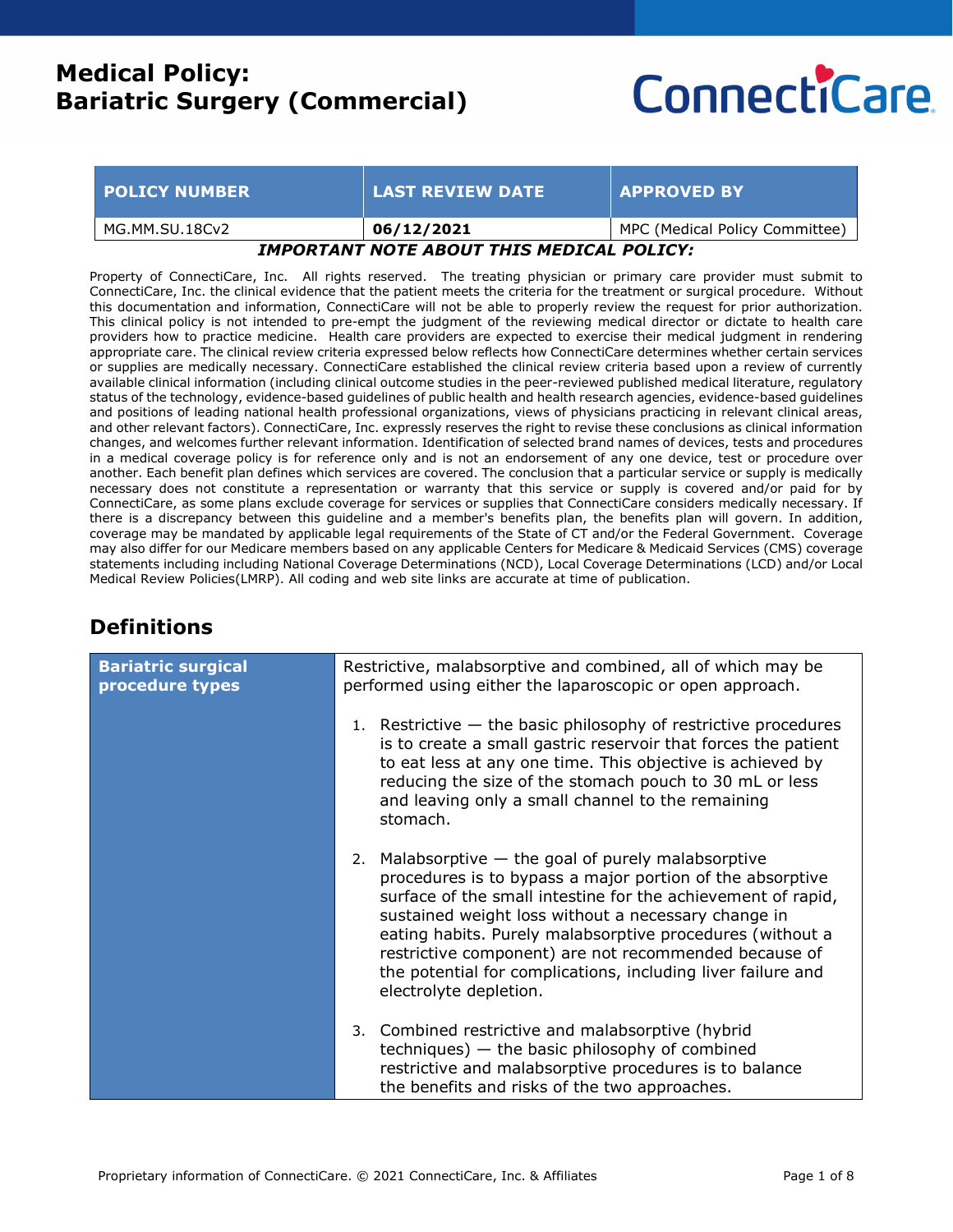

| <b>Body Mass Index (BMI)</b>                                         | A quantitative method of defining obesity in a ratio of weight to<br>height $(kg/m2)$ .                                                                                                                                                                                                                                                                                                                                                                                                                                                                                                                                  |                           |
|----------------------------------------------------------------------|--------------------------------------------------------------------------------------------------------------------------------------------------------------------------------------------------------------------------------------------------------------------------------------------------------------------------------------------------------------------------------------------------------------------------------------------------------------------------------------------------------------------------------------------------------------------------------------------------------------------------|---------------------------|
| <b>Classification</b>                                                | <b>Class</b>                                                                                                                                                                                                                                                                                                                                                                                                                                                                                                                                                                                                             | <b>BMI</b>                |
|                                                                      | Overweight                                                                                                                                                                                                                                                                                                                                                                                                                                                                                                                                                                                                               | 25-29.9 kg/m <sup>2</sup> |
|                                                                      | Obese (class I)                                                                                                                                                                                                                                                                                                                                                                                                                                                                                                                                                                                                          | 30-34.9 kg/m <sup>2</sup> |
|                                                                      | Severe obesity (class II)                                                                                                                                                                                                                                                                                                                                                                                                                                                                                                                                                                                                | 35-39.9 kg/m <sup>2</sup> |
|                                                                      | Clinically severe (also referred to as<br>extreme or morbid) obesity (class III)                                                                                                                                                                                                                                                                                                                                                                                                                                                                                                                                         | 40-49.9 kg/m <sup>2</sup> |
|                                                                      | Super obesity                                                                                                                                                                                                                                                                                                                                                                                                                                                                                                                                                                                                            | 50-59.9 kg/m <sup>2</sup> |
|                                                                      | Super-super obesity                                                                                                                                                                                                                                                                                                                                                                                                                                                                                                                                                                                                      | $60 + kg/m2$              |
| <b>Biliopancreatic Diversion</b><br>with duodenal switch<br>(BPD/DS) | A combined malabsorptive / restrictive procedure whereby a<br>suprapapillary Roux-en-Y duodeno-jejunostomy is performed<br>in combination with a 70%-80% greater curvature<br>gastrectomy (sleeve resection of the stomach; continuity of<br>the gastric lesser curve is maintained while simultaneously<br>reducing stomach volume). A long-limb Roux-en-Y is then<br>created. The efferent limb acts to decrease overall caloric<br>absorption and the long biliopancreatic limb, diverting bile<br>from the alimentary contents, is intended specifically to induce<br>fat malabsorption.                             |                           |
| Laparoscopic adjustable<br>gastric banding (LAGB)                    | A gastric-restrictive implant device used as an alternative to a<br>gastric-restrictive surgery procedure to treat morbid obesity.<br>The system consists of a band of silicone elastomer with an<br>inflatable inner shell and a buckle closure connected by tubing<br>to an access port placed outside the abdominal cavity. The<br>inner diameter of the band can be readily adjusted by the<br>addition or removal of saline through the access port. The<br>band is placed laparoscopically around the upper stomach, 1<br>cm below the esophagogastric junction. (Must be FDA-<br>approved for Plan consideration) |                           |
| Roux-en-Y gastric bypass<br>(RYGB)                                   | A large portion (approximately 90%) of the stomach is<br>excluded. A gastric pouch is created and anastomosed to the<br>proximal jejunum, causing weight reduction due to a reduction<br>of food intake and mild malabsorption.                                                                                                                                                                                                                                                                                                                                                                                          |                           |
| <b>Sleeve gastrectomy</b>                                            | A new procedure that is becoming increasingly popular. In this<br>operation, a tubular stomach is created along the lesser<br>curvature by excising the greater curvature. Approximately an<br>80-90% gastrectomy is performed. This is a restrictive<br>procedure and absorption remains normal.                                                                                                                                                                                                                                                                                                                        |                           |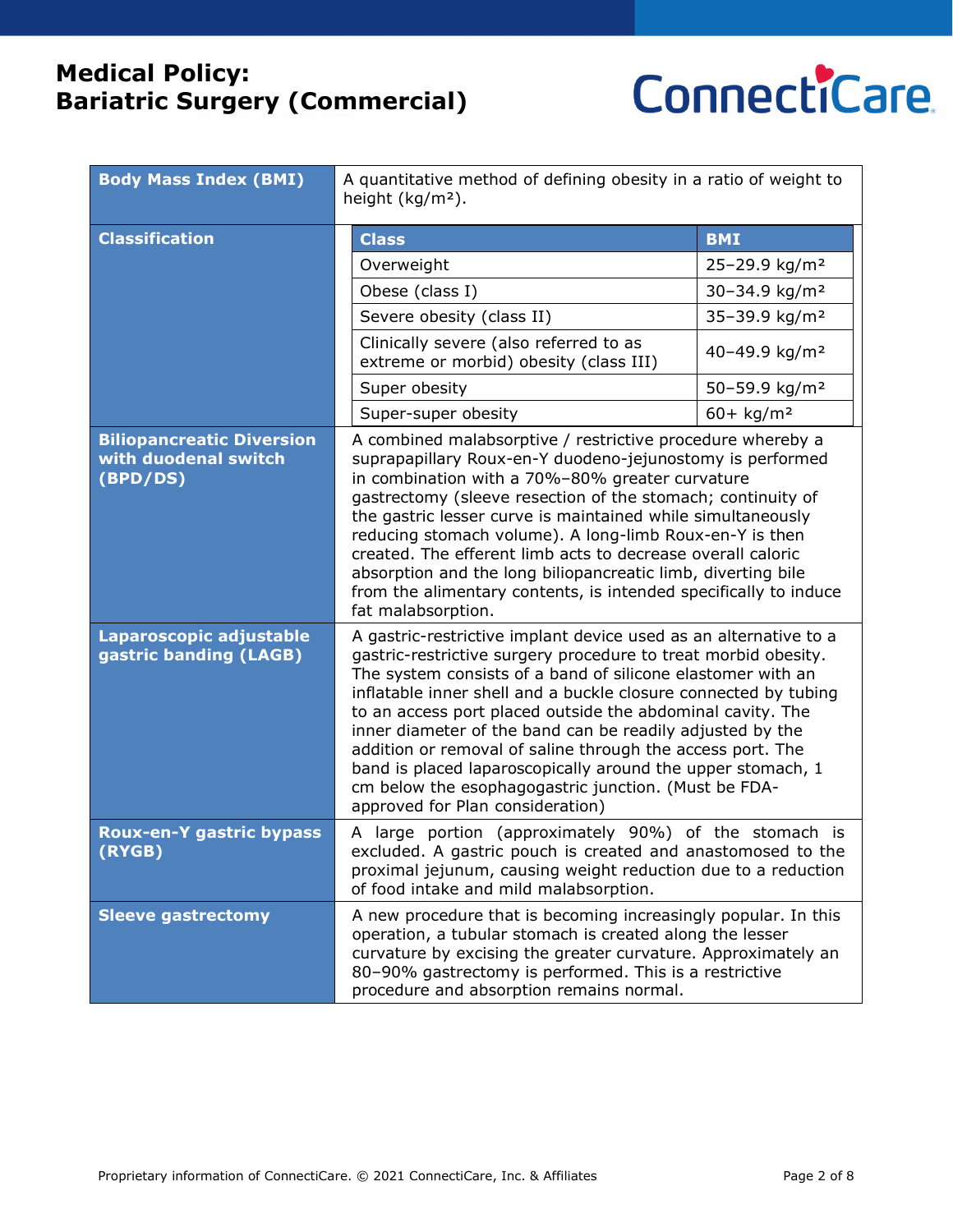

| <b>Vertical gastric banding</b><br>(VGB) / vertical-banded<br>gastroplasty (VBG)<br>(vertical gastric stapling<br>or partitioning) | A vertical row of staples and a horizontally placed reinforcing<br>band are positioned across the stomach, creating a proximal<br>pouch and narrowed food outlet. Patients become full post<br>ingestion of only small food amounts.                                                                                                                                                                                                               |                                                                                                                     |
|------------------------------------------------------------------------------------------------------------------------------------|----------------------------------------------------------------------------------------------------------------------------------------------------------------------------------------------------------------------------------------------------------------------------------------------------------------------------------------------------------------------------------------------------------------------------------------------------|---------------------------------------------------------------------------------------------------------------------|
| <b>The Obesity Surgery</b><br><b>Mortality Risk Score (OS-</b><br>MRS)                                                             | A risk stratification tool that physicians should utilize when<br>determining candidacy of the BMI $\geq$ 50 kg/m2 member. The OS-<br>MRS assigns 1 point to each of 5 preoperative variables: Age,<br>hypertension, male gender, known risk factors for pulmonary<br>embolism (i.e., previous thromboembolism, preoperative vena<br>cava filter, hypoventilation, pulmonary hypertension) and BMI.<br><b>Obesity Surgery Mortality Risk Score</b> |                                                                                                                     |
|                                                                                                                                    | <b>Risk factor</b>                                                                                                                                                                                                                                                                                                                                                                                                                                 | <b>Points</b>                                                                                                       |
|                                                                                                                                    | Age $> 45$ years                                                                                                                                                                                                                                                                                                                                                                                                                                   | $\mathbf{1}$                                                                                                        |
|                                                                                                                                    | Hypertension                                                                                                                                                                                                                                                                                                                                                                                                                                       | $\mathbf 1$                                                                                                         |
|                                                                                                                                    | Male sex                                                                                                                                                                                                                                                                                                                                                                                                                                           | $\mathbf{1}$                                                                                                        |
|                                                                                                                                    | Risk factors for pulmonary<br>embolism                                                                                                                                                                                                                                                                                                                                                                                                             | 1                                                                                                                   |
|                                                                                                                                    | Body mass index $\geq$ 50 kg per<br>m <sup>2</sup>                                                                                                                                                                                                                                                                                                                                                                                                 | $\mathbf{1}$                                                                                                        |
|                                                                                                                                    |                                                                                                                                                                                                                                                                                                                                                                                                                                                    | <b>Total:</b>                                                                                                       |
|                                                                                                                                    | Risk group (score)                                                                                                                                                                                                                                                                                                                                                                                                                                 | Postoperative<br>mortality<br>risk<br>(deaths/total number of patients<br>who<br>underwent<br>bariatric<br>surgery) |
|                                                                                                                                    | Low (0 or 1 points)                                                                                                                                                                                                                                                                                                                                                                                                                                | $5/2164(0.2\%)$                                                                                                     |
|                                                                                                                                    | Moderate (2 or 3 points)                                                                                                                                                                                                                                                                                                                                                                                                                           | 25/2142 (1.2%)                                                                                                      |
|                                                                                                                                    | High (4 or 5 points)                                                                                                                                                                                                                                                                                                                                                                                                                               | $3/125(2.4\%)$                                                                                                      |

## **Guideline**

Members may be eligible for coverage of the above-captioned surgical procedures (in conjunction with cholecystectomy if such is requested) when **all** of the following criteria are met:

- 1[.](#page-4-0) Age ≥  $18.<sup>1</sup>$
- 2. Full growth achieved.
- 3. Absence of specific obesity etiology (i.e., endocrine disorders, e.g., adrenal or thyroid conditions, or treatment of metabolic cause provided, as applicable [does not pertain to diabetes.]).
- 4. Psychological clearance by a mental health professional.

If the member has received any behavioral health issue intervention (i.e., counseling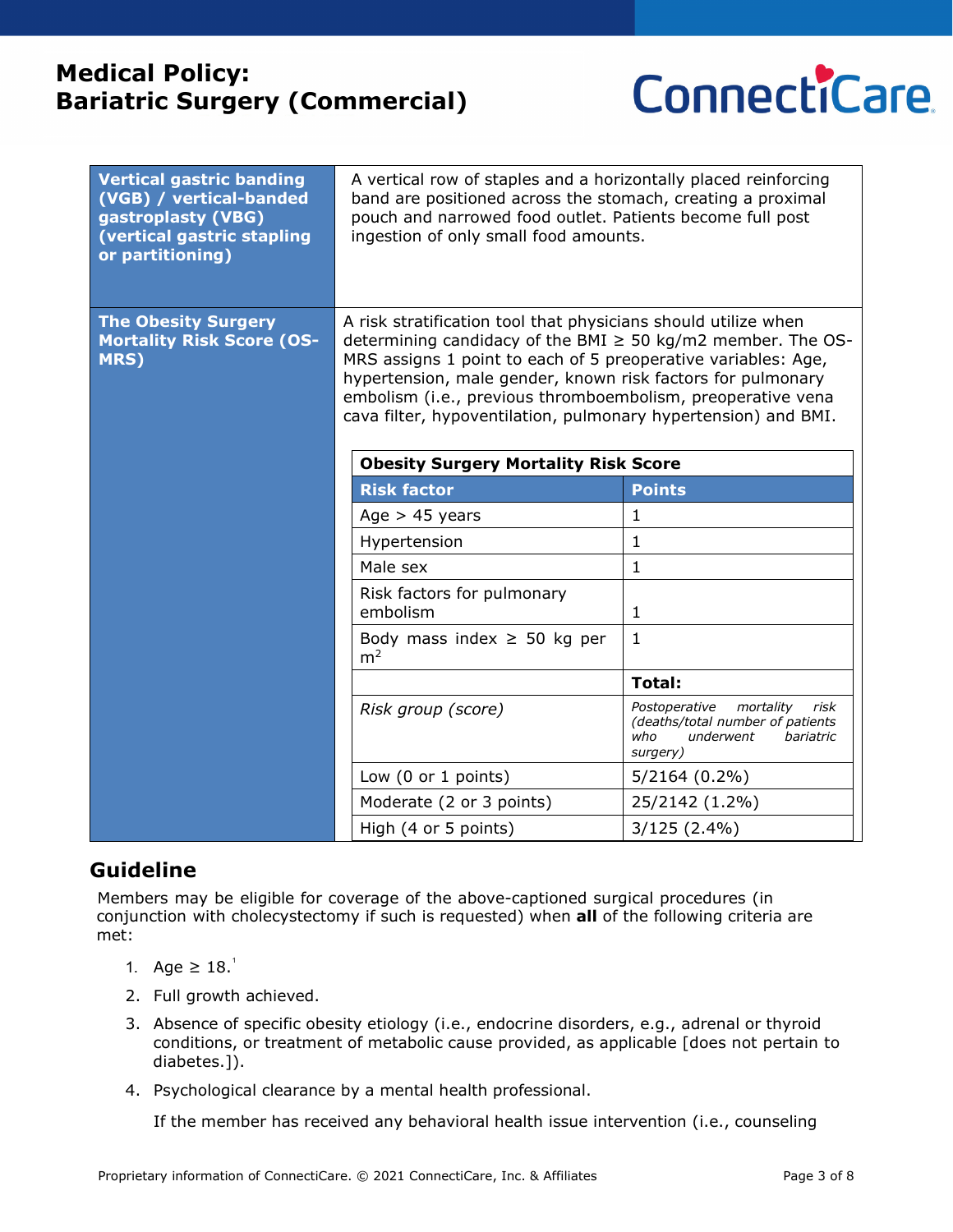

or drug therapy) within the past 12 months, then the mental health provider should indicate that the issue of surgery has been discussed with the member and that there are no identified contraindications to the proposed surgery.

In addition, the member should have no history of substance abuse, or if there is a positive history, the documentation should indicate that the member has been substance abuse free for  $> 1$  year or that he/she is in a controlled treatment program and is stabilized.

Other contraindications include active eating disorders, active substance abuse and untreated psychiatric illness such as suicidal ideation, borderline personality disorder, schizophrenia, terminal illness and uncontrolled depression.

#### **AND**

5. BMI ≥ 40 kg/m² **or** BMI 35–39.9 kg/m² with ≥ 1 significant comorbidity.

Accompanying documentation of the following associated comorbid conditions and associated problems must be submitted; any of the following are applicable:

- a. Daily functional interference to the extent that performance is extensively curtailed.2
- b. Documented circulatory insufficiency.
- c. Documented physical trauma secondary to obesity complications, which causes the member to be incapacitated.
- d. Documented respiratory insufficiency.
- e. Documented primary disease complication, as applicable:
	- i. Coronary heart disease and other atherosclerotic diseases.
	- ii. Hypertension.
	- iii. Osteoarthritis.
	- iv. Obstructive sleep apnea.
	- v. Type 2 diabetes.

#### **Gastric Band Adjustments**

Appropriate as follows:

 1. Reduction of band volume: Complaints of difficulty swallowing, persistent reflux or heartburn, nighttime coughing or regurgitation.

 Reduction of band volume may also be appropriate in the setting of maladaptive eating habits such as eating only soft, carbohydrate and fat laden food due to inability to tolerate any solid foods. These complaints, however, should be taken in context with member's compliance with dietary follow up and recommendations.

2. Increase in band volume: Increased hunger, increased portion sizes.

Adjustments would be expected at approximately 6-week intervals until appropriate fill volume has been achieved (member is experiencing early and prolonged satiety with small meal sizes, satisfactory weight loss).

Adjustments should be performed in the outpatient setting and without fluoroscopic guidance unless the port is not palpable, there is difficulty accessing the port, or leakage is suspected.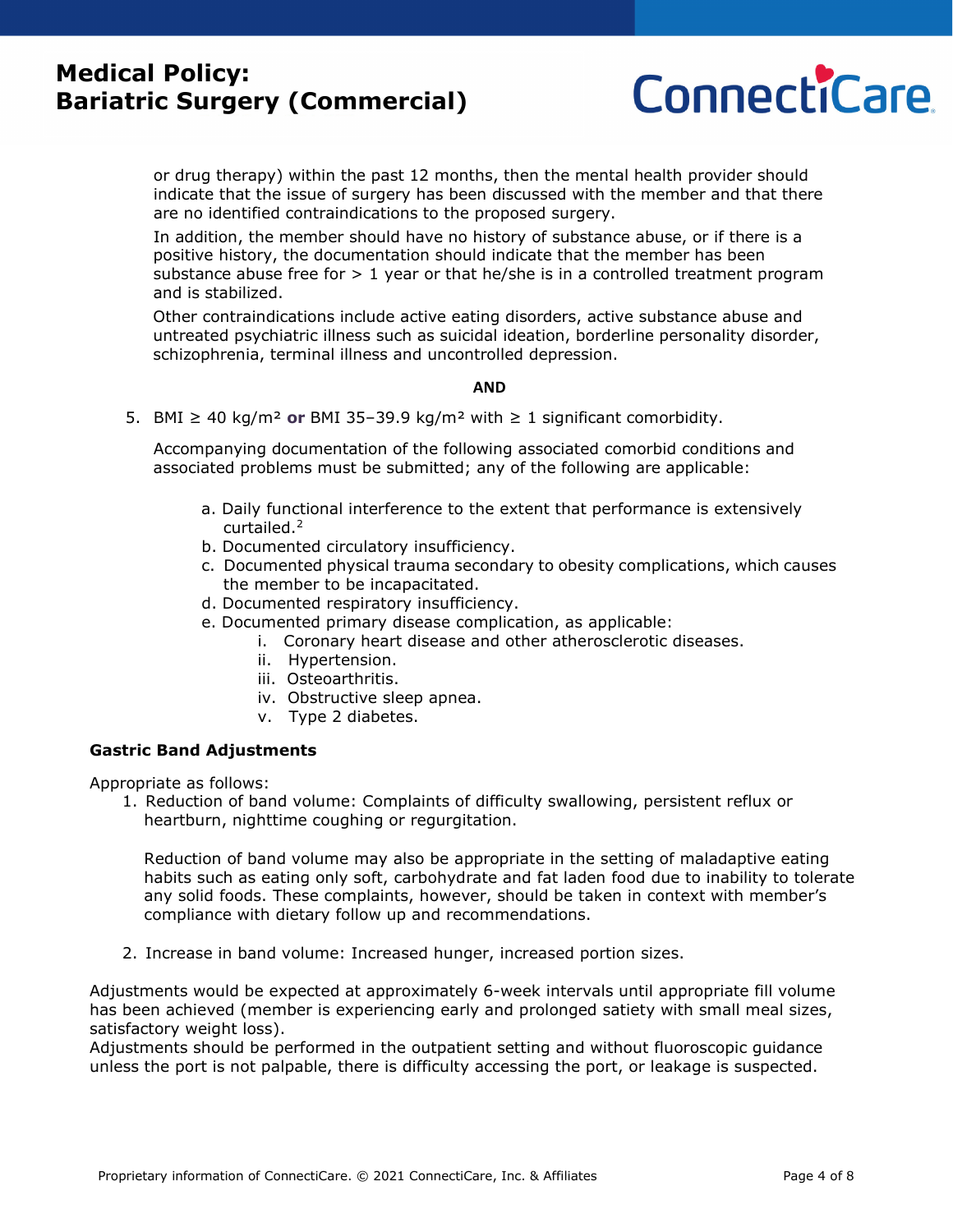

 $1.$  Surgical requests for members < 18 years may be reviewed on a case-by-case basis and should only be performed in centers where there is a multidisciplinary approach to pediatric obesity and only in rare circumstances (e.g., Prader-Willi syndrome).

#### **Surgical Revision**

Members are eligible for coverage of a surgical revision of a previous gastric restrictive surgery if it is medically necessary as a result of a complication of the original procedure, i.e.:

- 1. Staple disruption.
- 2. Obstruction or chronic stricture.
- 3. Severe esophagitis.
- 4. Dilatation of the gastric pouch in a member who experienced appropriate weight loss prior to the dilatation.

*Note: Laparoscopic adjustable banding revisional surgery will be covered for band slippage or erosion, both of which are deemed urgent medical conditions.*

#### **Surgical Repetition**

Members are eligible for coverage of repeat bariatric surgery if both of the following criteria are met:

- 1. Insufficient weight loss (success defined as a weight loss of > 50% of excess body weight)
- 2. The medically necessary criteria (as outlined above) are met.

*Note: Member compliance with prescribed post-procedure nutrition and exercise program is prerequisite to consideration.*

#### **Postsurgical Panniculectomy Requests**

(See [Cosmetic and Reconstructive Surgery Procedures](https://www.connecticare.com/content/dam/connecticare/pdfs/providers/our-policies/medical/commercial/Cosmetic-and-Reconstructive-Surgery-Procedures.pdf) and/or [Abdominoplasty/Panniculectomy\)](https://www.connecticare.com/content/dam/connecticare/pdfs/providers/our-policies/medical/commercial/Abdominoplasty-Panniculectomy.pdf)

## <span id="page-4-0"></span>**Limitations/Exclusions**

- 1. Surgical revision is not considered medically necessary for members who have a functional operation (without any evidence of medical abnormality) because of inadequate weight loss.
- 2. Cholecystectomies performed incidental to bariatric surgery will only be covered if the bariatric surgery has been authorized/approved.
- 3. Repair of an asymptomatic or incidentally identified hiatal hernia (CPT codes 43280, 43281, 43282, 43289, 43499 or 43659) will be denied as incidental/inclusive procedures when reported with bariatric surgery code ranges 43770–43775 and 43842–43848, 43644, 43645, 43886, 43887 or 43888). Modifier 59 will not override these codes as hiatal hernia repair is considered an integral part of obesity surgery.
- 4. Case-by-case consideration for preoperative esophagogastroduodenoscopy (EGD) (CPT 43235) will be given for members symptomatic of gastroesophageal reflux disease (GERD) (e.g., heartburn, regurgitation, dysphagia, etc.).

<sup>&</sup>lt;sup>2.</sup> The member must be unable to participate in employment and/or normal activities as a result of the clinically severe obese condition, which could be resolved by weight reduction (e.g., treatable joint disease).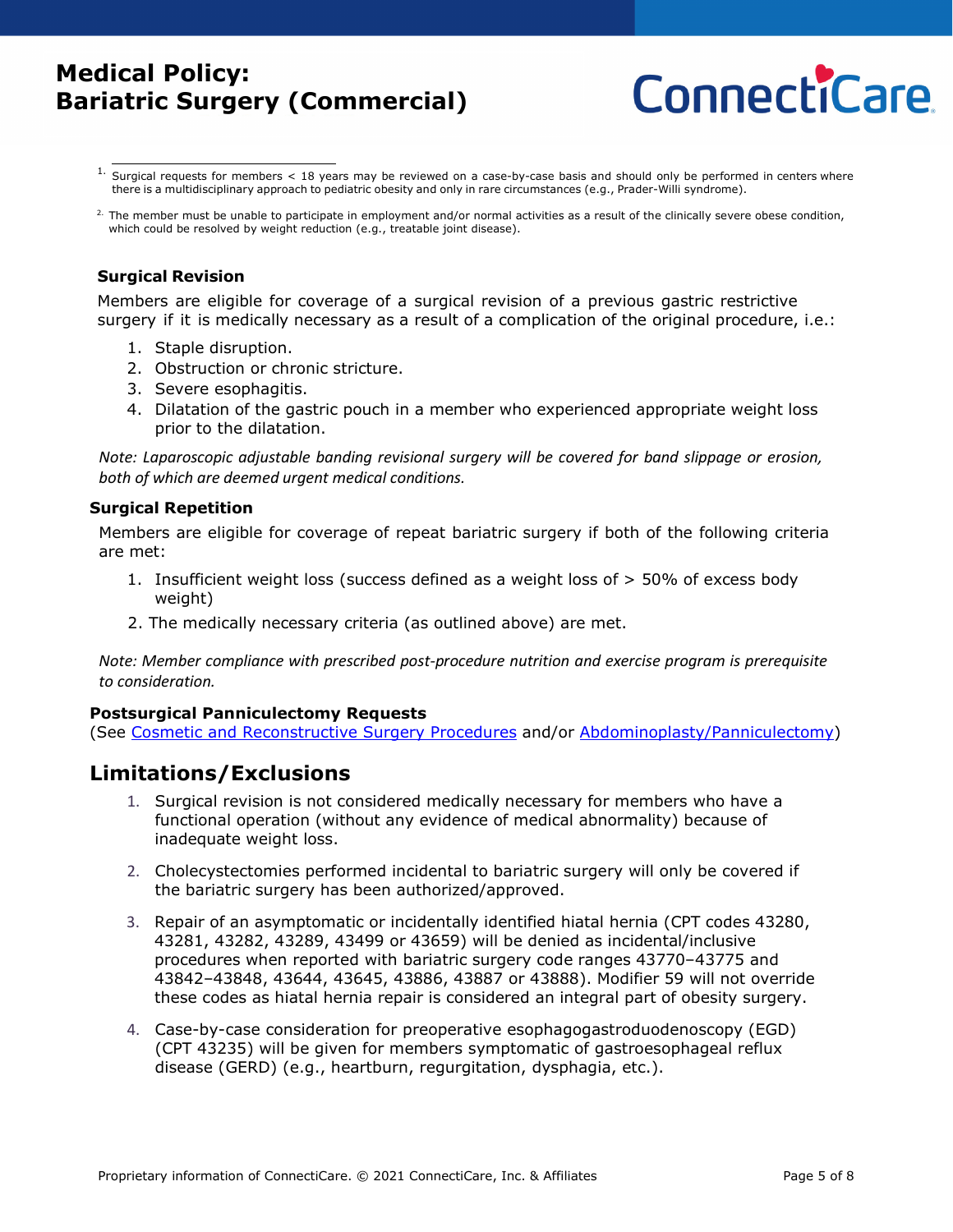

5. All other gastric bypass/restrictive procedures (and other treatment modalities not listed above as medically necessary) are considered investigational due to insufficient evidence of therapeutic value. These include, but are not limited to, minimally invasive endoluminal surgical restrictive surgical techniques (e.g., EndoGastric StomaphyX™ endoluminal fastener and delivery system); laparoscopic gastric plication/laparoscopic greater curvature plication (LGCP), with or without gastric banding; balloon-type systems (e.g., ReShape® Integrated Dual Balloon System) and vagus nerve-blocking devices (e.g., MAESTRO® Rechargeable System).

## **Applicable Procedure Codes**

| 43644 | Laparoscopy, surgical, gastric restrictive procedure; with gastric bypass and Roux-en-Y<br>gastroenterostomy (roux limb 150 cm or less)                            |
|-------|--------------------------------------------------------------------------------------------------------------------------------------------------------------------|
| 43645 | Laparoscopy, surgical, gastric restrictive procedure; with gastric bypass and small intestine                                                                      |
|       | reconstruction to<br>limit absorption                                                                                                                              |
| 43659 | Unlisted laparoscopy procedure, stomach                                                                                                                            |
|       | Laparoscopy, surgical, gastric restrictive procedure; placement of adjustable gastric                                                                              |
| 43770 | restrictive device (eg, gastric band and subcutaneous port components)                                                                                             |
| 43771 | Laparoscopy, surgical, gastric restrictive procedure; revision of adjustable gastric<br>restrictive device component only                                          |
| 43772 | Laparoscopy, surgical, gastric restrictive procedure; removal of adjustable gastric<br>restrictive device component only                                           |
| 43773 | Laparoscopy, surgical, gastric restrictive procedure; removal and replacement of adjustable                                                                        |
|       | gastric restrictive device component only                                                                                                                          |
| 43774 | Laparoscopy, surgical, gastric restrictive procedure; removal of adjustable gastric<br>restrictive device and subcutaneous port components                         |
| 43775 | Laparoscopy, surgical, gastric restrictive procedure; longitudinal gastrectomy (ie, sleeve<br>qastrectomy)                                                         |
| 43842 | Gastric restrictive procedure, without gastric bypass, for morbid obesity; vertical-banded<br>gastroplasty                                                         |
| 43843 | Gastric restrictive procedure, without gastric bypass, for morbid obesity; other than<br>vertical-banded gastroplasty                                              |
| 43845 | Gastric restrictive procedure with partial gastrectomy, pylorus-preserving<br>duodenoileostomy and ileoileostomy (50 to 100 cm common channel) to limit absorption |
|       | (biliopancreatic diversion with duodenal switch)                                                                                                                   |
| 43846 | Gastric restrictive procedure, with gastric bypass for morbid obesity; with short limb (150<br>cm or less) Roux-enY gastroenterostomy                              |
| 43847 | Gastric restrictive procedure, with gastric bypass for morbid obesity; with small intestine<br>reconstruction to limit absorption                                  |
| 43848 | Revision, open, of gastric restrictive procedure for morbid obesity, other than adjustable<br>gastric restrictive device (separate procedure)                      |
| 43860 | Revision of gastrojejunal anastomosis (gastrojejunostomy) with reconstruction, with or<br>without partial gastrectomy or intestine resection; without vagotomy     |
| 43865 | Revision of gastrojejunal anastomosis (gastrojejunostomy) with reconstruction, with or<br>without partial gastrectomy or intestine resection; with vagotomy        |
| 43886 | Gastric restrictive procedure, open; revision of subcutaneous port component only                                                                                  |
| 43887 | Gastric restrictive procedure, open; removal of subcutaneous port component only                                                                                   |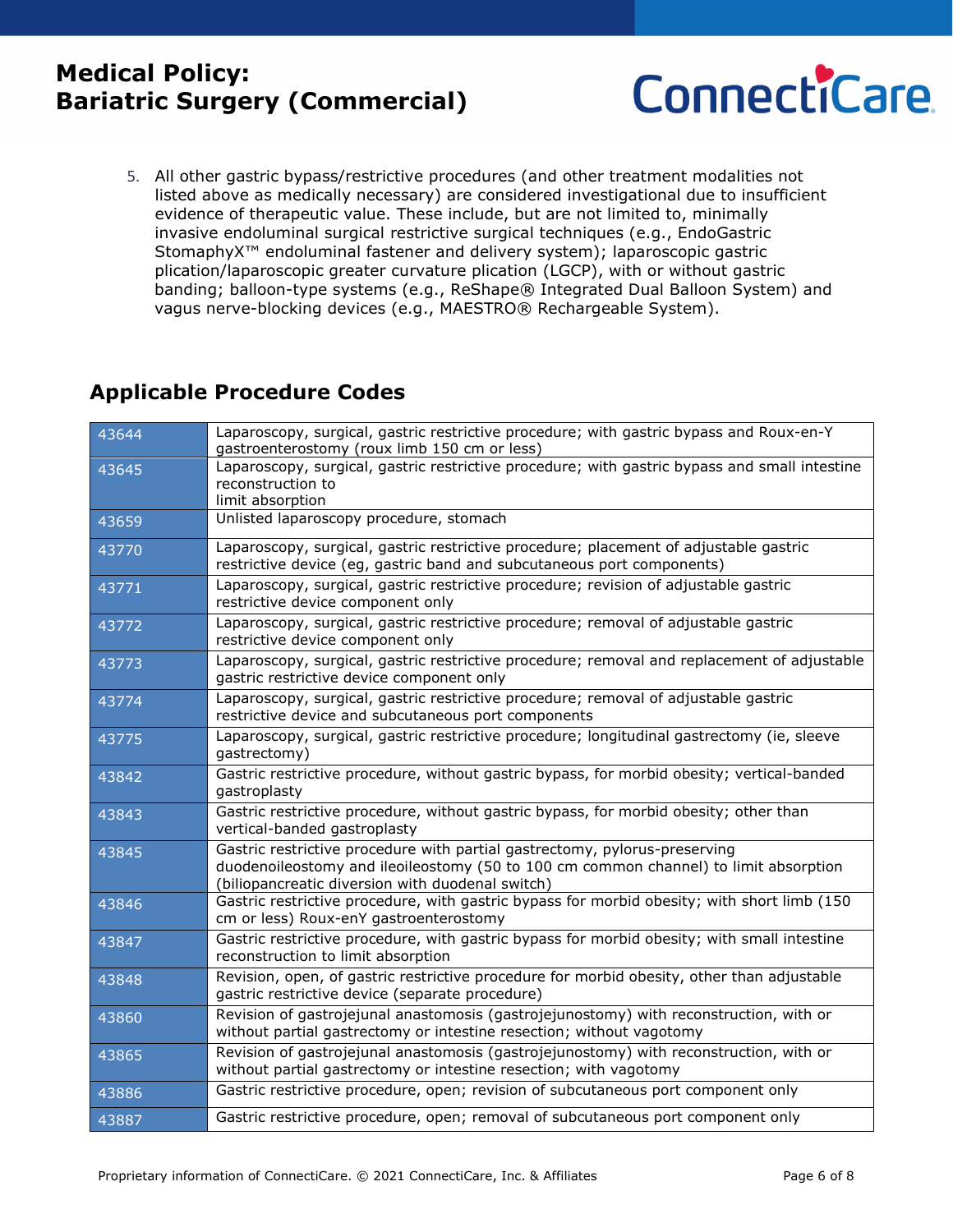

| 43888 | Gastric restrictive procedure, open; removal and replacement of subcutaneous port<br>component only |
|-------|-----------------------------------------------------------------------------------------------------|
| 43999 | Unlisted procedure, stomach                                                                         |
| 47562 | Laparoscopy, surgical; cholecystectomy                                                              |
| 47600 | Cholecystectomy                                                                                     |
| S2083 | Adjustment of gastric band diameter via subcutaneous port by injection or aspiration of<br>saline   |

## **Applicable ICD-10 Diagnosis Codes**

| E66.01 | Morbid (severe) obesity due to excess calories |
|--------|------------------------------------------------|
| Z68.35 | Body mass index (BMI) 35.0-35.9, adult         |
| Z68.36 | Body mass index (BMI) 36.0-36.9, adult         |
| Z68.37 | Body mass index (BMI) 37.0-37.9, adult         |
| Z68.38 | Body mass index (BMI) 38.0-38.9, adult         |
| Z68.39 | Body mass index (BMI) 39.0-39.9, adult         |
| Z68.41 | Body mass index (BMI) 40.0-44.9, adult         |
| Z68.42 | Body mass index (BMI) 45.0-49.9, adult         |
| Z68.43 | Body mass index (BMI) 50-59.9, adult           |
| Z68.44 | Body mass index (BMI) 60.0-69.9, adult         |
| Z68.45 | Body mass index (BMI) 70 or greater, adult     |
| Z98.84 | Bariatric surgery status                       |

## **References**

American College of Cardiology/American Heart Association Task Force. Guideline for the Management of Overweight and Obesity in Adults. 2013.

[http://circ.ahajournals.org/content/early/2013/11/11/01.cir.0000437739.71477.ee.full.pdf.](http://circ.ahajournals.org/content/early/2013/11/11/01.cir.0000437739.71477.ee.full.pdf) Accessed December 22, 2021.

American Society of Metabolic and Bariatric Surgery.Updated Position Statement on Sleeve Gastrectomy as a Bariatric Procedure. 2017:

[https://asmbs.org/app/uploads/2017/11/ASMBS-updated-position-statement-on-sleeve-gastrectomy.-](https://asmbs.org/app/uploads/2017/11/ASMBS-updated-position-statement-on-sleeve-gastrectomy.-SOARD-Oct-2017-1.pdf) [SOARD-Oct-2017-1.pdf.](https://asmbs.org/app/uploads/2017/11/ASMBS-updated-position-statement-on-sleeve-gastrectomy.-SOARD-Oct-2017-1.pdf) Accessed December 22, 2021.

Curr Pharm Des. 2011;17(12):1209-17. Bariatric surgery: indications, safety and efficacy. Ben-David K1, Rossidis G.

DeMaria EJ, Portenier D, Wolfe L. Obesity surgery mortality risk score: proposal for a clinically useful score to predict mortality risk in patients undergoing gastric bypass. Surg Obes Relat Dis. 2007 Mar-Apr;3(2):134-40.

Hayes, Inc. Adjustable gastric banding effective for selected patients. Hayes Medical Technology Directory. Lansdale, Penn: Winifred S. Hayes, Inc.; November 21, 2003. Search updated December 14, 2005.

Hayes, Inc. Biliopancreatic diversion with duodenal switch for treatment of obesity. Hayes Medical Technology Directory. Lansdale, Penn: Winifred S. Hayes, Inc.; October 26, 2003. Search updated December 8, 2005.

Hayes, Inc. Laparoscopic bariatric surgery. Hayes Medical Technology Directory. Lansdale, Penn: Winifred S. Hayes, Inc.; November 21, 2003. Search updated December 14, 2005.